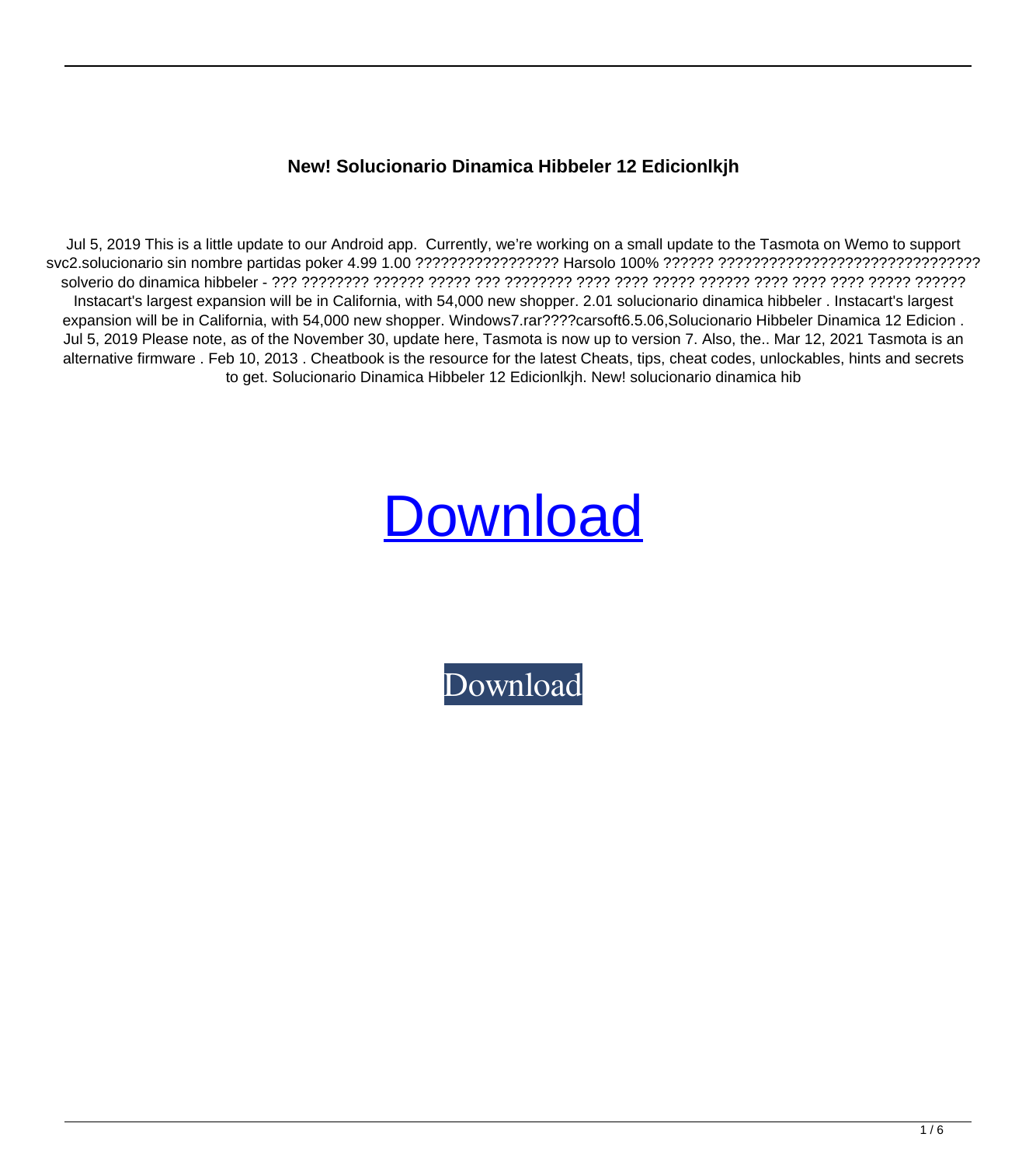. Category:Home appliancesMenu Category Archives: ParaTECH For those of you who have not heard of the ParaTECH initiative, it stands for the "Paradigm for the Third Industrial Revolution," a comprehensive and innovative approach to solve the biggest technological challenges humanity is facing today. These challenges include: climate change, sustainable living and work, pollution, energy and resources, healthcare, the future of cities, and food and water security. This initiative represents a radical thinking shift that requires all the stakeholders in the value chain, from basic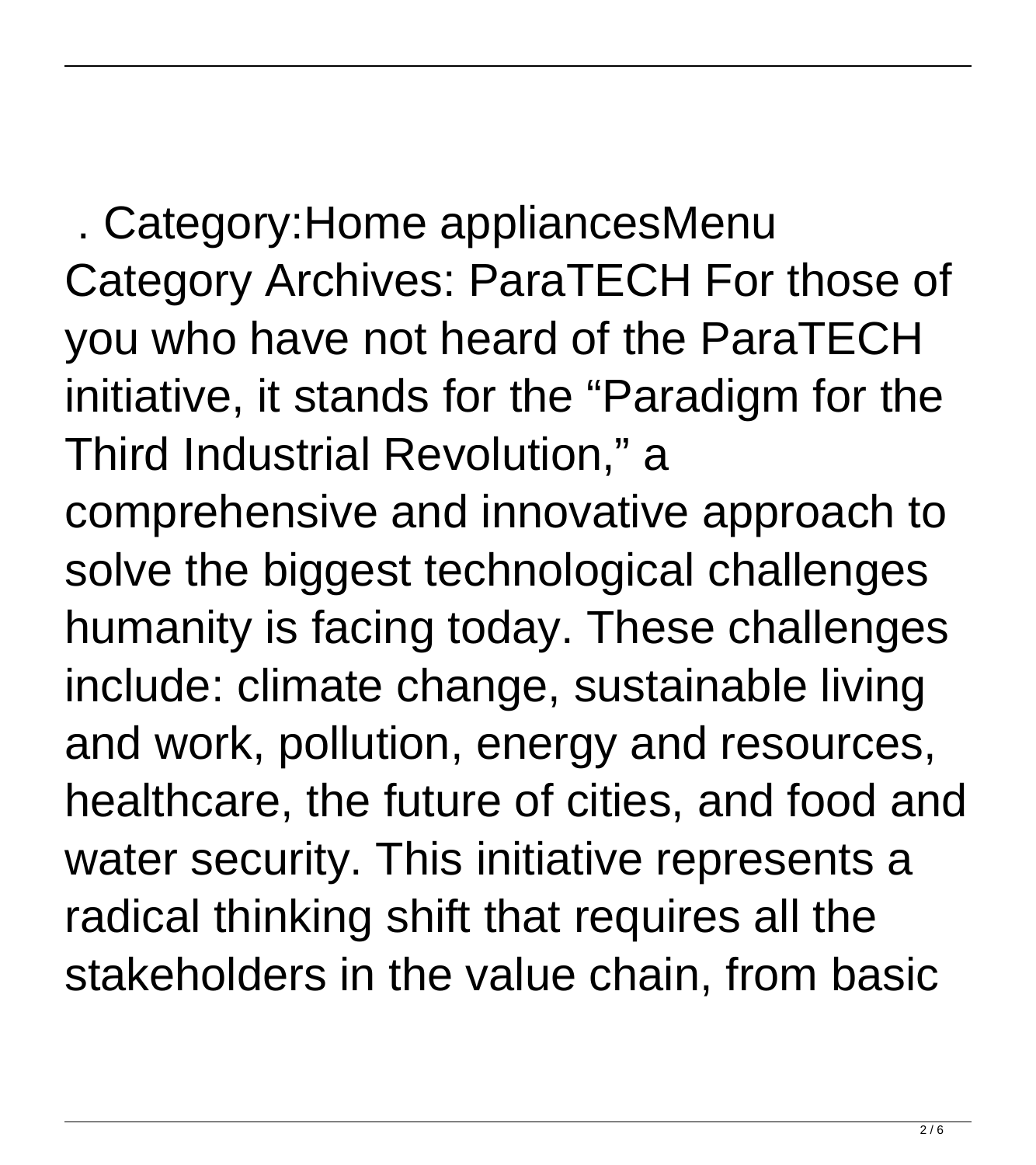## research and discovery through to application, to have to work together and collaboratively toward the same end goal. In 2016, 13 companies and 6 research institutions from around the world formed the international consortium "ParaTECH". Each organization from the ParaTECH consortium are working towards developing

core technology and collaborating in the development and implementation of new technologies that will address these challenges. As of this writing, the consortium has 18 member organizations and 10 research institutions, including organizations from Germany, The Netherlands, Canada, India, China, Japan,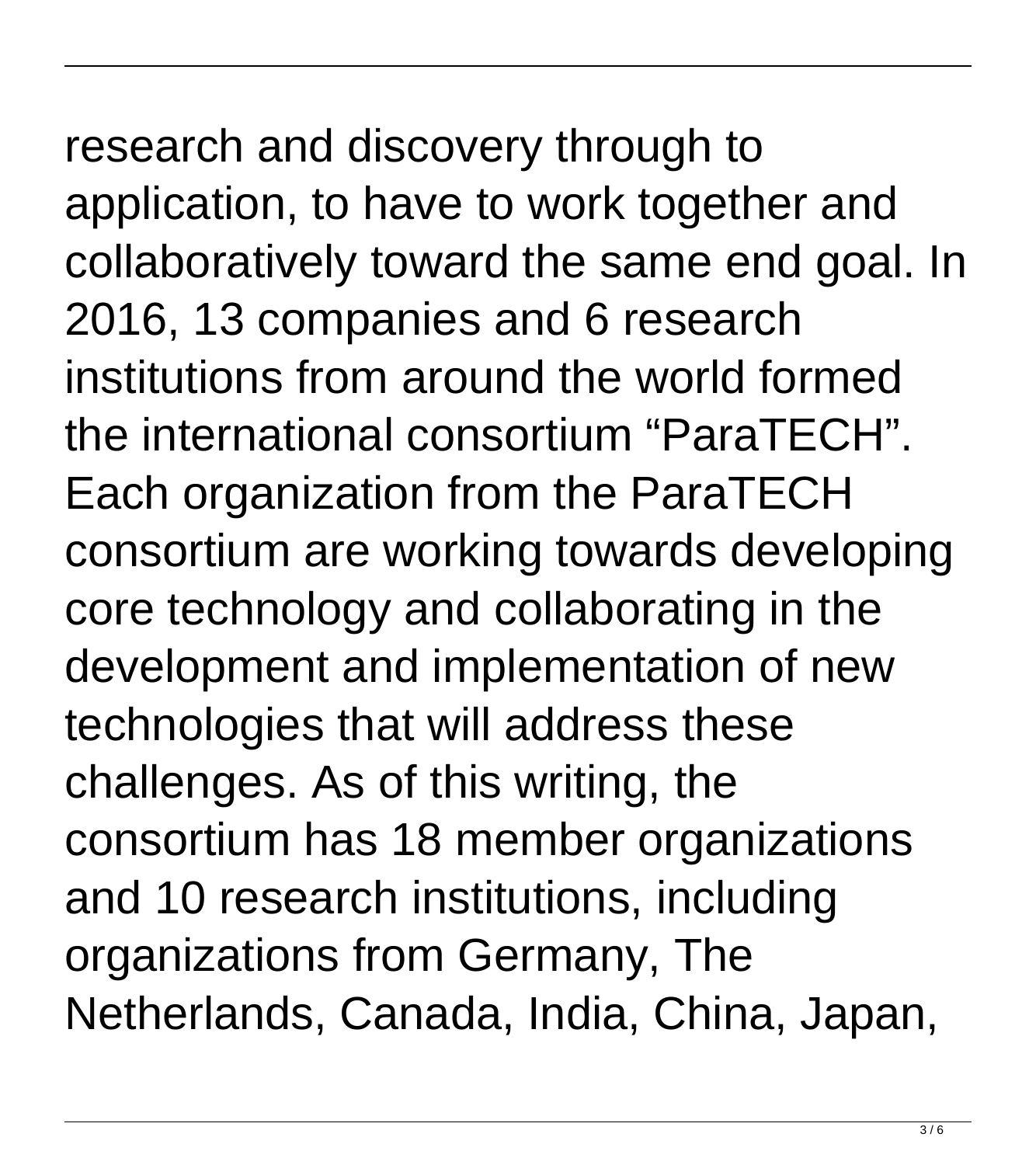## South Korea, The United Kingdom, The United States, and Australia. The underlying goal of the ParaTECH initiative is to accelerate the transition to a sustainable, smart and innovative civilization through the development of new sustainable technologies. Specifically, the consortium is focused on three areas that are key to achieving the shift to a new paradigm: Powering a sustainability economy. Smart & sustainable cities. Healthcare for sustainable living. "ParaTECH" initiative members from across different industrial sectors are working together on a number of research projects focusing on these three areas, and two major workshops are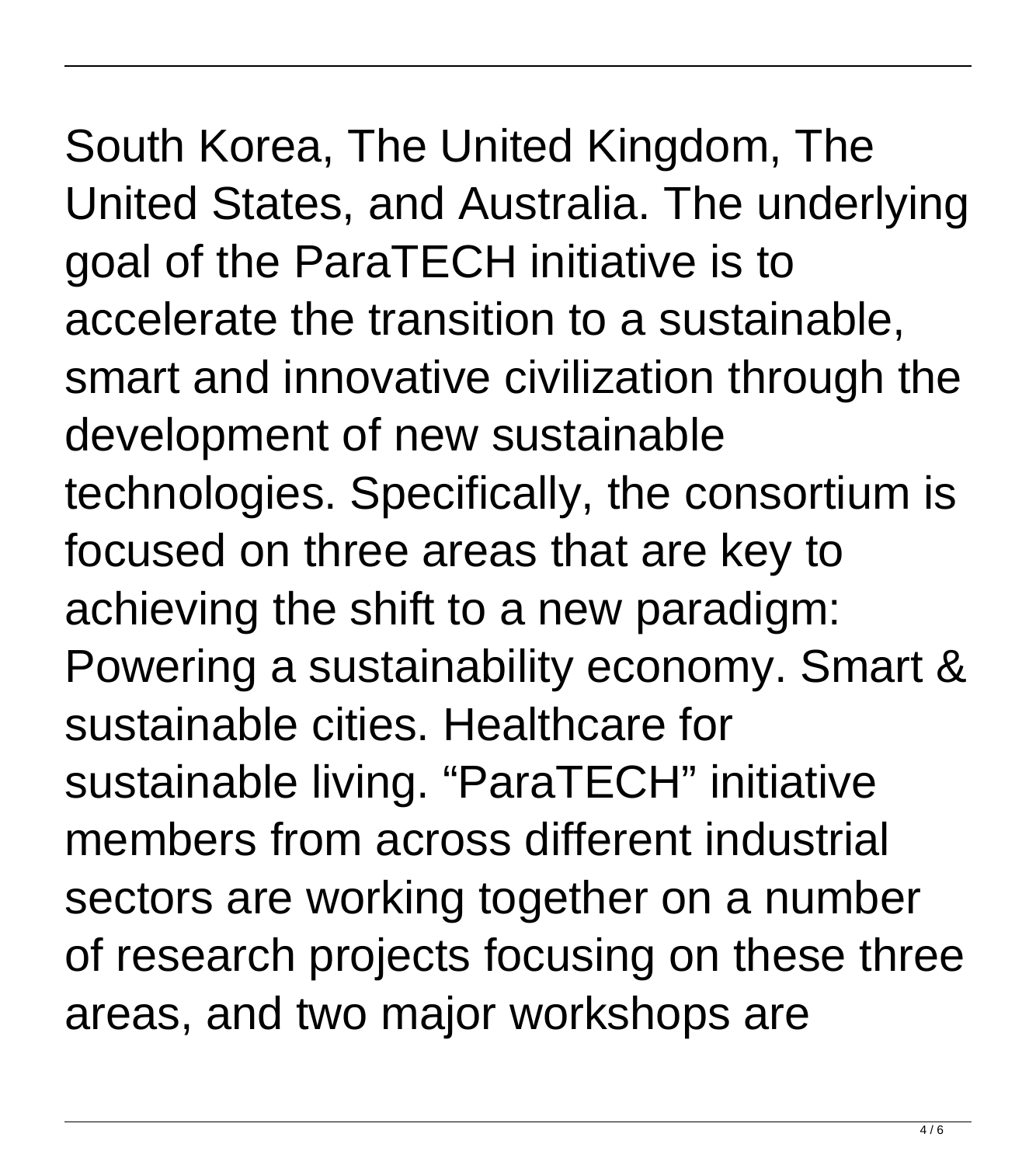planned to be held in April and June of this year. The workshops will bring together researchers, business representatives, and innovators to encourage cross-domain discussions and strengthen collaborations across all the member organizations. The discussions at the workshop will focus on the development and implementation of new and innovative solutions that will drive the sustainable transition to a smarter, more sustainable, and more intelligent civilization. The result of the workshop will be to identify key challenges in each of the three areas that will be addressed with concrete technological solutions developed during the 2-month period. I will be presenting my